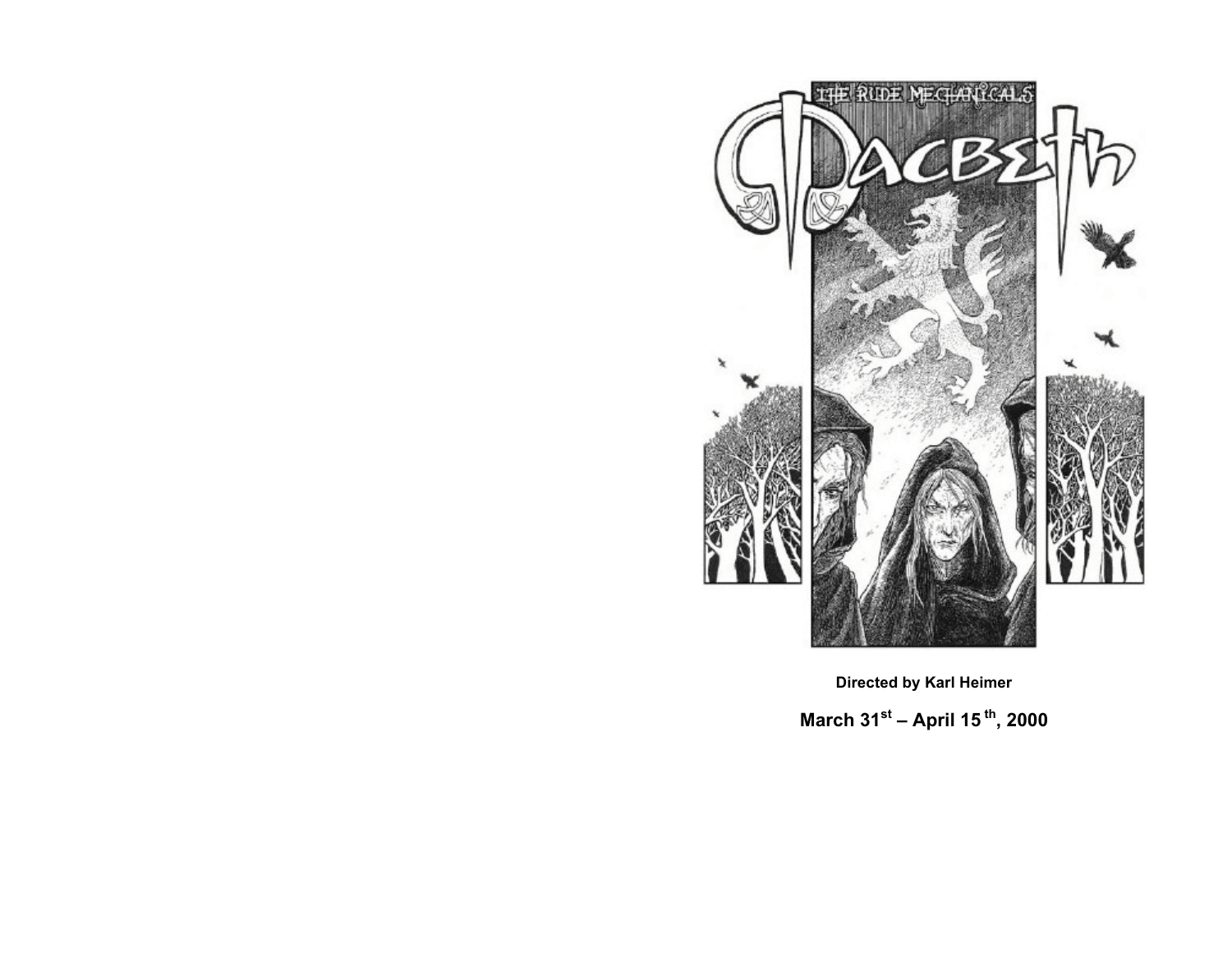# **CAST**

### **The Family of Duncan, King of Scotland**

| Malcolm, his son, Prince of Cumberland Andy Greenleaf |  |
|-------------------------------------------------------|--|
| Donalbain, his son Sean Eustis                        |  |
|                                                       |  |
|                                                       |  |
|                                                       |  |
| Banquo, Duncan's cousin Andrew Schneider              |  |
| Fleance, Banquo's sonChenoa Jones                     |  |
|                                                       |  |
|                                                       |  |
| Macduff's sonChenoa Jones                             |  |
|                                                       |  |
|                                                       |  |

#### **The Nobility**

| Lady Macbeth's gentlewomanSheilah Crossley-Cox |  |
|------------------------------------------------|--|

## **The Royal Court**

| a captain in Duncan's armyJoshua Engel |  |
|----------------------------------------|--|
|                                        |  |
| Macbeth's porterCharley Ward           |  |
| Macbeth's hired murderersB.J.Mitchell, |  |
|                                        |  |
|                                        |  |
|                                        |  |

## **The Court of Edward the Confessor, King of England**

| Siward, an English generalJosh Engel |  |
|--------------------------------------|--|
|                                      |  |

#### **The Realm of Hecate**

| Hecate, goddess of magic Sheilah Crossley-Cox       |  |
|-----------------------------------------------------|--|
|                                                     |  |
| three weird sisters who serve Hecate Kendra Simmons |  |
|                                                     |  |
| Leanne Mitchell,                                    |  |
|                                                     |  |

#### **Technical**

| technical director Honor Woodward       |
|-----------------------------------------|
| combat choreography Steve Cox,          |
|                                         |
|                                         |
|                                         |
|                                         |
|                                         |
| soundPreston Wood                       |
|                                         |
|                                         |
| props Sheilah Crossley-Cox and the cast |
| costumesLeanne Mitchell                 |
| stage manager Honor Woodward            |
| assistant directorJack Wibbe            |
|                                         |

**The play is set in Scotland in the middle of the eleventh century, with one brief visit to London.**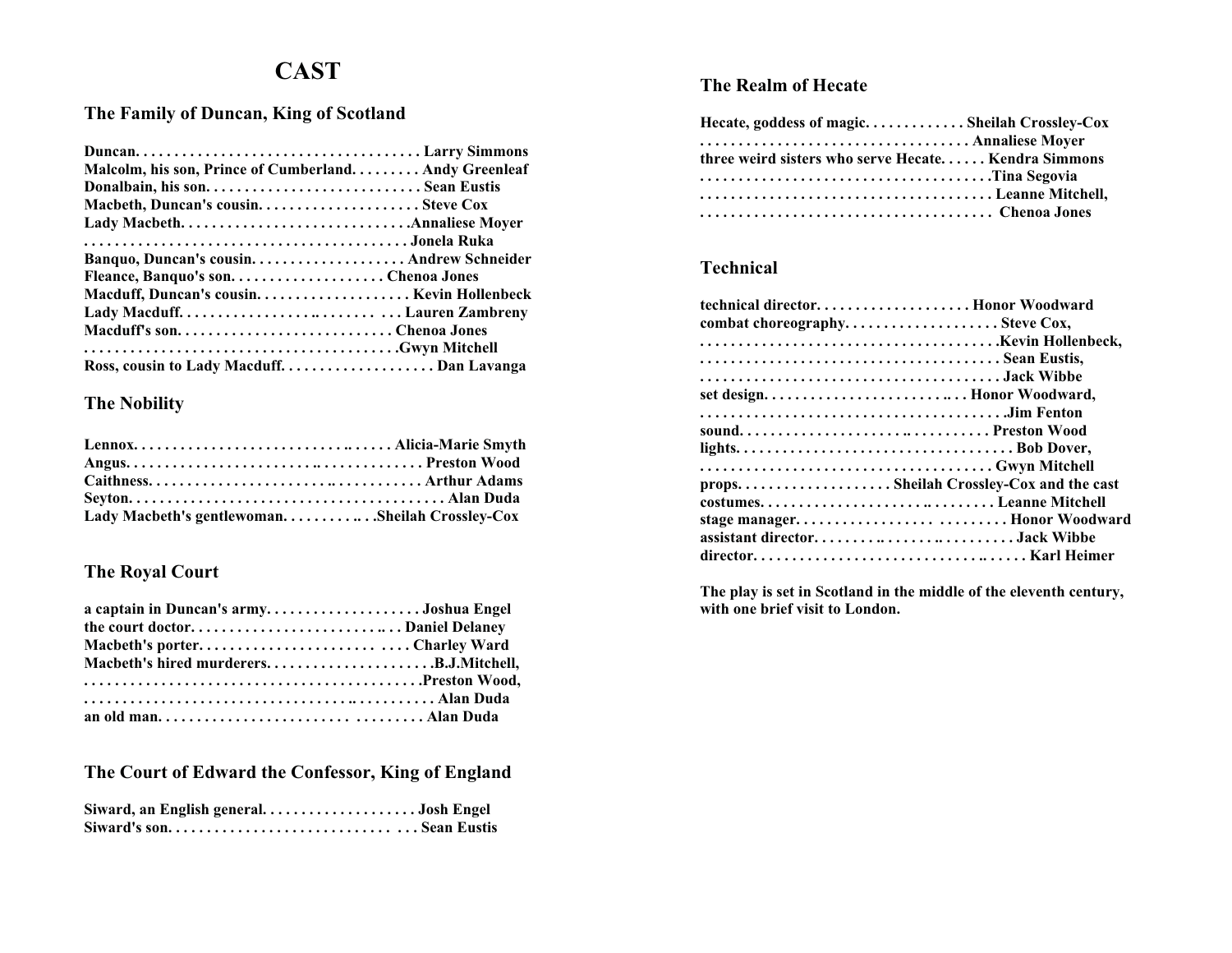# **Shakespeare's Macbeth**

Let's face facts: Macbeth is a mass-murderer. But ironically enough he often does not get the respect he deserves. He is often portrayed as a helpless puppet, driven along by his harridan wife, and by Fate, as personified by the three weird sisters. Not so! Macbeth is responsible for setting in motion the chain of events in the play -- that is why the play is named after him. Whatever else he is, he is not a spineless marionette.

The weird sisters do not impel Macbeth to commit murder -- they put ideas of kingship into his head, which brings to light the ambition and evil which was already in Macbeth's soul beneath the nobility on the surface. But the idea to kill the king comes from Macbeth, not the sisters.

By the same token, Lady Macbeth is not ultimately responsible for the crimes committed in the play. She and her husband both conceive the idea of killing Duncan independently; but while she does plan the details of the killing, and spurs Macbeth on when his resolve to kill weakens, nevertheless she hesitates to commit the actual murder because Duncan looks like her father, so Macbeth must do the job himself. And of course the crimes which follow the first act of treachery are all Macbeth's doing -- he refuses even to tell his wife what he is up to. That is another casualty of Macbeth's choices -- he loses the ability to communicate with his wife, and their marriage unravels.

Macbeth is in the end responsible for the crimes committed, and this is compounded by the fact that he, unlike his wife, truly understands the implications of what he is doing. He knows that just as one lie usually requires other lies to cover up the original deception, it is also true that once a man begins to commit crimes and terrorize people on the way to the top, he can't stop. When a man commits a heinous crime which divides him forever from the society to which he belongs, he must dedicate his life to crime forever, because society will never accept him again, crowned or not -- that's what it means to be an outlaw. So he must kill and terrorize, which creates new enemies, requiring more terrorizing, thereby creating even more enemies. As the man asserted in Casablanca -- for every one of us you kill, a thousand will rise to take his place.

And once a man rises to the top by terror, he can never hope to win the respect and support of the people he rules, as a popular ruler can, so he must continue to base his rule on fear: surrounded by an

ever-growing circle of enemies, he must make clear that anyone who even thinks of attacking him is risking the lives of his whole family. Worse, the tyrant can never retire, because as soon as he loosens his grip on power, his enemies will kill him. That's why the Soviet Union was run by elderly men for decades -- a ruling elite which governs by means of terror must maintain its grip on power until death.

Macbeth knows his attack on Duncan will cause Malcolm, Donalbain, Banquo and Macduff to fear him, and that he may be forced to attack all of them as well as their families, thus causing an ever-growing group of Scots to seek his death. Day after day we see the horrid examples of people doing reprehensible things just because they think they can get away with it, but Macbeth knows, right from Act 1, that he will be punished for his actions. He knows that once he starts down that path there is no return -- but he heads down that path anyway.

When Macbeth is not portrayed as a puppet, he is often portrayed as a garden-variety villain. This is also unfair. Throughout the play we see signs of nobility in him. He begins the play as the brilliant field general, hardy combatant, loyal subject of the king, beloved friend, beloved husband, courteous and loving to all. Shakespeare, a brilliant poet who enjoyed complete mastery of his craft late in his career, showed to us Macbeth's nobility of mind. Had Macbeth simply left well enough alone, he would have attained the throne as the sisters promised, and as a man of obvious talent he probably would have gone down in history as one of Scotland's great kings.

The key to understanding Macbeth is that he is not an evil man: he is a good man who hoped he could climb the ladder of success a bit more quickly by committing just one crime, even though deep down he knew it would never work. And this is what makes the play a great tragedy: the image of a good man who committed one heinous act, and then watched helplessly as the consequences of his acts engulfed him. Just as Hamlet was cast into a role he didn't want -- assassin -- Macbeth has trapped himself into the role of villain.

When Shakespeare wrote Macbeth, he kept firmly in mind the audiences he was writing for. Seventeenth-century England was a place in which the crown was supposed to pass from father to son -- from the king to the Prince of Wales -- but in practice, that process could be interrupted by dukes, who were cousins of the king who had enough royal blood to make their own claims for the crown. Shakespeare made his audience understand eleventh-century Scotland by making it look like home: the audience saw King Duncan solemnizing his son's title as "Prince of Cumberland", surrounded all the while by thanes who had royal blood and could conceivably claim the crown, just like English